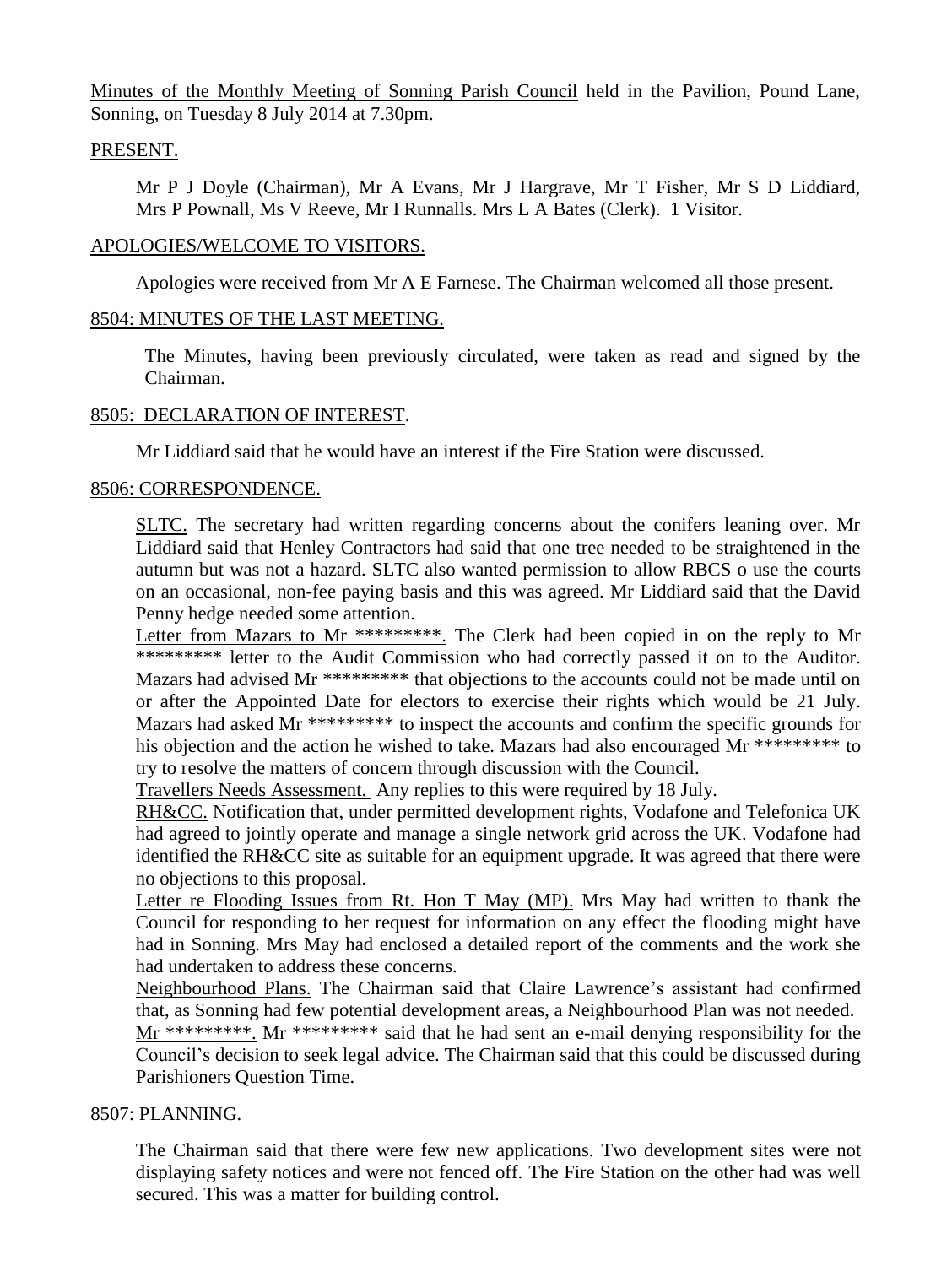There were three new applications, Cherry Tree Cottage, Sonning Dene and the Fire Station. The Chairman said that Claire Lawrence had asked Rebecca Bird who was dealing with Neighbourhood Plans to contact the Chairman. The question was whether Sonning needed a Plan. The Farm was likely to be developed in the long term but this was some years away. Rachael Bird had responded and had agreed with Claire Lawrence that, as there was little opportunity for large scale development in a parish like Sonning, a Neighbourhood Plan might not seem the best use of its resources, particularly as there was an up to date local plan and a Design Statement. If there were any issues that regularly occurred in Sonning, even in small scale development such as householder extensions, a neighbourhood Plan could target these specific issues. However in general Ms Bird agreed that a neighbourhood Plan might be more trouble, and more costly, than it was worth for Sonning.

The Chairman had been asked why the Council had not objected to the Church plans. The Chairman said that the Council had expressed concerns about the only relevant planning issue, that of parking.

The following applications were ongoing: Elm Gables Parkway Drive (F/2014/0144): Little Court Farmhouse (LB/2014/0465 & F/2014/0465): Sonning Farm Charvil Lane (F/2014/0707): Sonning Farm Charvil Lane (F/2014/0815): South Meadow Cottage (CLP/2014/0973).

The following applications had been approved: Sunnyridge Parkway Drive (F/2014/0744: .35 Old Bath Road (NMT/2014/1210).

The following new applications had been received. Cherry Tree Cottage (F/2014/1234) Erection of single storey rear extension to dwelling: Sonning Dene (F/2014/1402) Erection of two storey rear extension and side porch. Also raise roof to rear: Sonning Fire Station (A/2014/1327) Erection of three Foamex signs and 3 Flags 5m high at the front of the developments.

# 8508: CONSERVATION ASSESSMENT.

The Chairman said that the Society would finish dealing with the document by the end of July. Ms Coulter had asked for a copy of the new SPC logo in either jpeg or tiff to include in the document. Ms Reeve agreed to e-mail a copy to the Clerk.

# 8509: QUESTIONS FOR BOROUGH COUNCILLOR.

In the absence of Cllr Haines there were no questions.

# 8510: PARISHIONERS QUESTIONS

Mr McCulloch said that the Minutes suggested that he had forced the Council to seek legal advice from the solicitors. He had acted as any citizen had the right to do and had not sought legal advice. Mr McCulloch asked that the Council acknowledge that he had not forced them to be so irresponsible. The Council had not stood to lose anything except their reputation. Mrs Pownall said the Council did need advice and the Chairman said that although WBC had provided advice they were unable to provide legal advice and advised the Council to consult their solicitors. Mr McCulloch had created the situation whereby the Council needed legal advice. Mr Evans said they Council were not questioning Mr McCulloch's rights and Mr McCulloch said the Minutes stated that he had 'forced' them to seek legal advice, this was not so and he asked for an apology. The Chairman said that the Council had to be sure of their position and the solicitors had clarified the situation.

Mr McCulloch said, given the needless carnage, that the forthcoming WW1 'Celebrations' were better described as Commemorations. The Chairman said the Council were celebrating the armistice.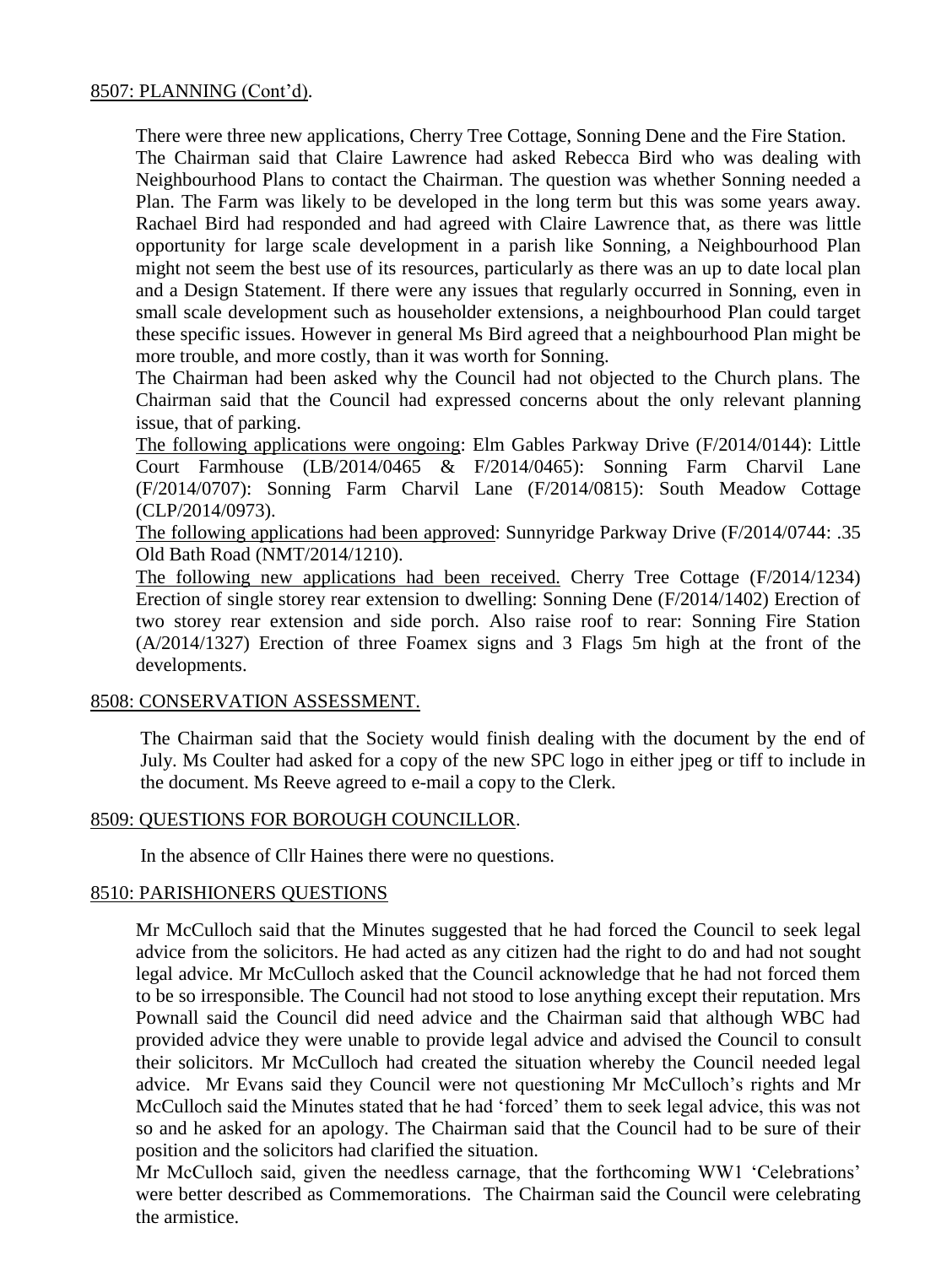# 8511: WEB SITE.

Ms Reeve said that a child at Willow bank junior school had died recently and the child's mother was campaigning to have defibrillators in schools. The Council had discussed having a defibrillator at Beech Lodge as it would always be accessible whereas the school was often closed. It was agreed that Ms Reeve could draft a letter to Sonning School, Beech Lodge. Charvil FC, Sonning FC explaining that SPC wished to do this and asking for their support. The cost would be £1900 and the Chairman suggested that the Scarecrow Committee should be approached with a request for funding. Ms Reeve said that, in future, the Breakfast Club would be held in the school rather than Beech Lodge. The defibrillator would work on children as well as adults. The Clerk would write to the Scarecrow Committee.

Ms Reeve said that there had been a very productive meeting with Mrs Hicks, Mr Liddiard and herself. Some policies and a personal statement from the Clerk were still needed. Ms Reeve agreed to do a report on the web site for the Newsletter and the Parish Magazine. Mr Gilmore had offered to operate the web site but it was felt that it would be better if he trained up one or two others to update it. Mr Gilmore would be in a position to pull the new website together during the last two weeks of August and the web site would be 70% complete prior to the launch date ready for proof reading. RBCS would be asked to allocate some students to proof read and Ms Reeve, Mrs Pownall and Mr Hargrave would liaise over this. Mrs Green and Cllr Haines would be asked to proof read as well. The Chairman asked if the changes could be accommodated and Ms Reeve confirmed that they could. Mr Evans said that neighbourhood Watch had asked to be given some space.

#### 8512: FINANCE.

- a) Report. The Clerk had prepared a report which was noted.
- b) Payment of Accounts

Mr Hargrave proposed making the following payments. Mr Fisher seconded and this was unanimously approved

June

| Quadron – Dog Bins April                              | 84.24   |
|-------------------------------------------------------|---------|
| Mr S Liddiard – Padlock $&$ key pavilion shed         | 108.06  |
| $Mr K$ Trimmings Litter – May                         | 145.83  |
| Business Services CAS – Annual Insurance              | 820.00  |
| <b>Business Services CAS – Pavilion Insurance</b>     | 650.00  |
| Business Services CAS – Play Equipment Insurance      | 575.00  |
| Business Services CAS – SLTC Insurance                | 178.40  |
| Stuart Clark – Weed High Street                       | 30.00   |
| Thames Water - Allotment Water                        | 20.73   |
| Thames Water – Square Water                           | 29.24   |
| Sonning Landscapes Mow Wharf $26 +$ mow Playground 52 | 78.00   |
| Sonning Landscapes - Cut Pound Lane Hedge             | 45.00   |
| Henley Landscapes – Mow Outfield                      | 60.00   |
|                                                       | 2816.50 |

#### 8513: PROPOSALS FOR QUEENS JUBILEE.

Mr Fisher said that he and Mr Hargrave would continue to seek further contributions for the lighting where they could.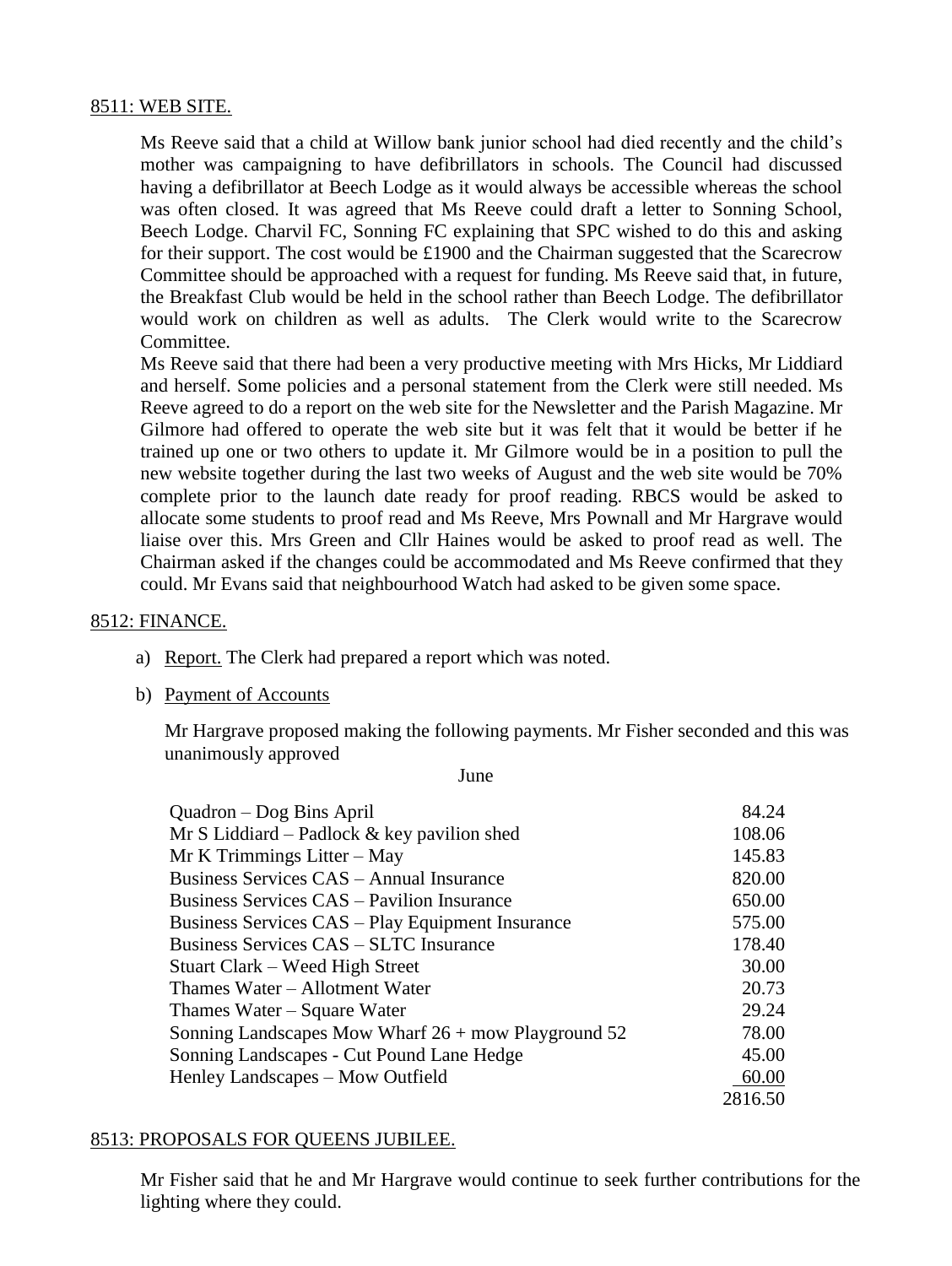# 8514: HIGHWAYS.

Mr Evans said that there had been a good turn-out for the Neighbourhood Watch event in the Pearson Hall. The aim was to provide security advice for residents of a small village. The Sonning branch of Neighbourhood Watch were keen for Sonning to become a Neighbourhood Watch Village, which would require signs on the A4. Mr Evans would bring proposals to the September Council meeting. Neighbourhood Watch also wanted to provide an information pack for distribution with the Council Newsletter.

The Chairman said there was a gas problem in Pearson Road, near Turpins, and excavation had exposed the gas main, which was very old and dated back to the 1880's.

The Chairman said that the Playhatch Road needed to be repaired urgently before the winter.

# 8515: RECREATION AND ENVIRONMENT W.G.

a) Report. Mrs Pownall said that the compound had been broken into, the lock and shed key had been removed. It was agreed that Mrs Pownall would discuss purchasing/renting a steel shed with Mr Farnese.

The Chairman said that WBC had now completed the work to the Wharf including extra earth and reseeding, he would keep a check on the area. Mr Collier was continuing to mow as much of the area as he could.

The Clerk said that Thames Water had asked for a key to the Wharf gate as they needed access out of hours. There were only two keys and new ones could not be cut. Thames Water had suggested putting their own key on the Councils heavy duty chain. Following discussion it was agreed to try this.

- b) Safety Checks. In the absence of Mr Farnese there was no report.
- c) SCC Scoreboard. Mrs Pownall said there was no update.
- d) Thames Water. The work to install a new water supply to Beech Lodge had been completed with little disturbance to the playground surface.
- e) Request from Great House. There was no update.

# 8516: TECHNICAL SERVICES.

a) Condition of Allotment. Mr Liddiard said that he, the Chairman and Mr Farnese had looked at the Allotment hedge. There were some gaps but he had some whips, which he offered to plant and this was agreed. The hedge on the southern boundary might need some attention. Mr Liddiard also had twenty Cherry trees and 20 Birch trees and it might be possible to sell these at the Sonning Show.

Mr Evans asked about the poppies that had been planted. Mr Liddiard said those on the Wharf had been the most successful, those on the recreation ground had mostly died but there were some on the Pound Lane embankment, a few by the Great House and some large ones on the Pearson Road/Charvil Lane corner. None of those on the A4 roundabout had grown.

# 8517: WW1 CELEBRATIONS 4 OCTOBER.

The Chairman said that the Hall had been booked for 4 October and Mrs Gascoine would arrange the music and entertainment and provide the song sheets. There would be two half hour performances. Mr Sheppard would speak about the infantry. Dr McIlroy on the medical